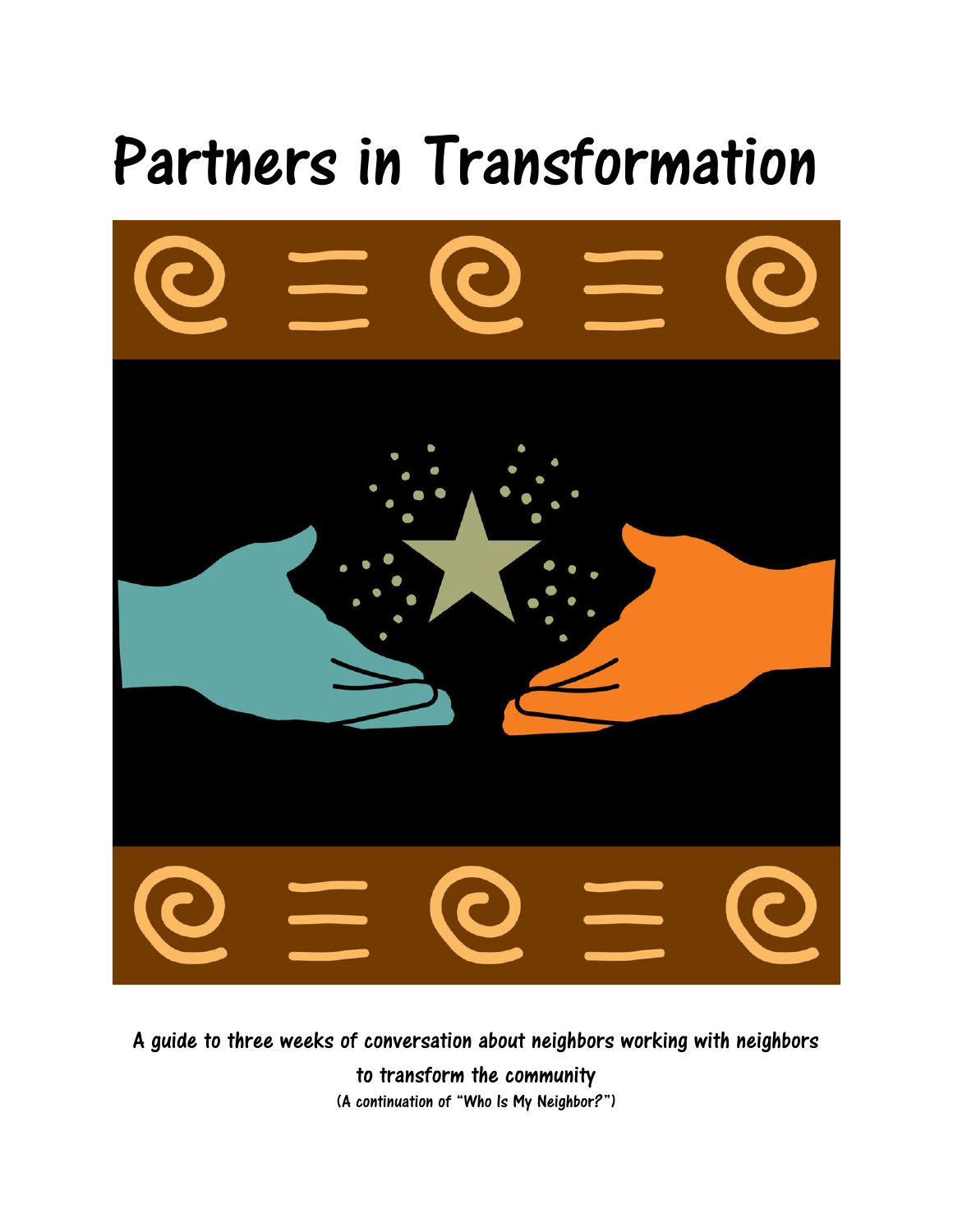Table of Contents

(If you would like additional guidance on facilitating a group, read the introduction to "Who Is My Neighbor?" For additional guidance on practicing the "World Café" process of conversations, please contact the regional office.)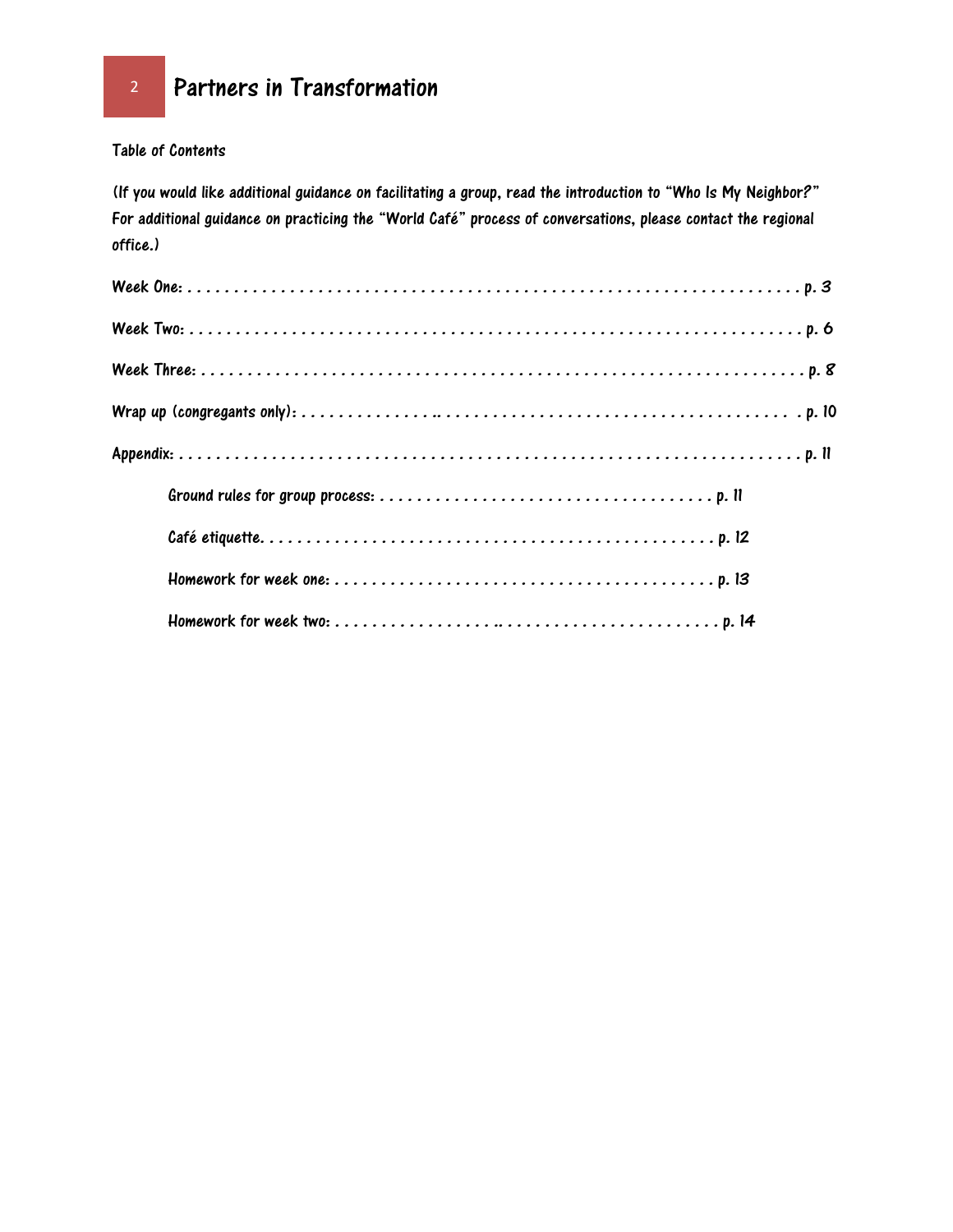# Session One

# **You will need:**

- Ground Rules for the Conversation (found on page 9); copies for individuals and a copy on butcher block paper to leave up all three sessions.
- Nicely decorated tables that seat four or five each, preferably with butcher block paper and crayons that allow people to draw or sketch or write
- Name tags
- Flip chart or white board
- Copies of homework (p. 10)
- Café etiquette cards (p. 12)

#### **In Advance:**

- Make sure to recruit a certain number of the bible study participants to be "table hosts." (There should be one at each table of four or five people, and they should be able to record the highlights of the conversation and share those notes at the end of the process. Recruit them in advance—this also guarantees that church folk don't all bunch up together when they arrive, since the table hosts will each sit at a different table.)
- Write the questions up on flip chart paper so you can post each of them for people to reference during the café conversations, but don't have them posted in advance.
- Ideally, have coffee and snacks as people arrive.

# **During the session:**

Make sure everyone gets a nametag as they walk in.

Welcome people and invite them to introduce themselves—who they are, where they live, and one thing they really enjoy doing.

Thank everyone for being willing to participate in this three-week session. Let them know that the primary purpose of these three weeks is for people in the room to share ideas and resources around how to strengthen this community/neighborhood, and that it emerges from a group study that the church did which helped the church remember how much it wants to be a partner and support of the work going on to better the community. Let them know how much it means that they would give up an evening three weeks in a row like this, and it speaks to their commitment to the community and that we are really eager to learn from this process. Continue in something like the following way:

The timeline will be that each session will be about 1.5 hours with a goal of having some concrete strategies around making the neighborhood even better by the end of the third session. The sessions will involve some small group as well as large group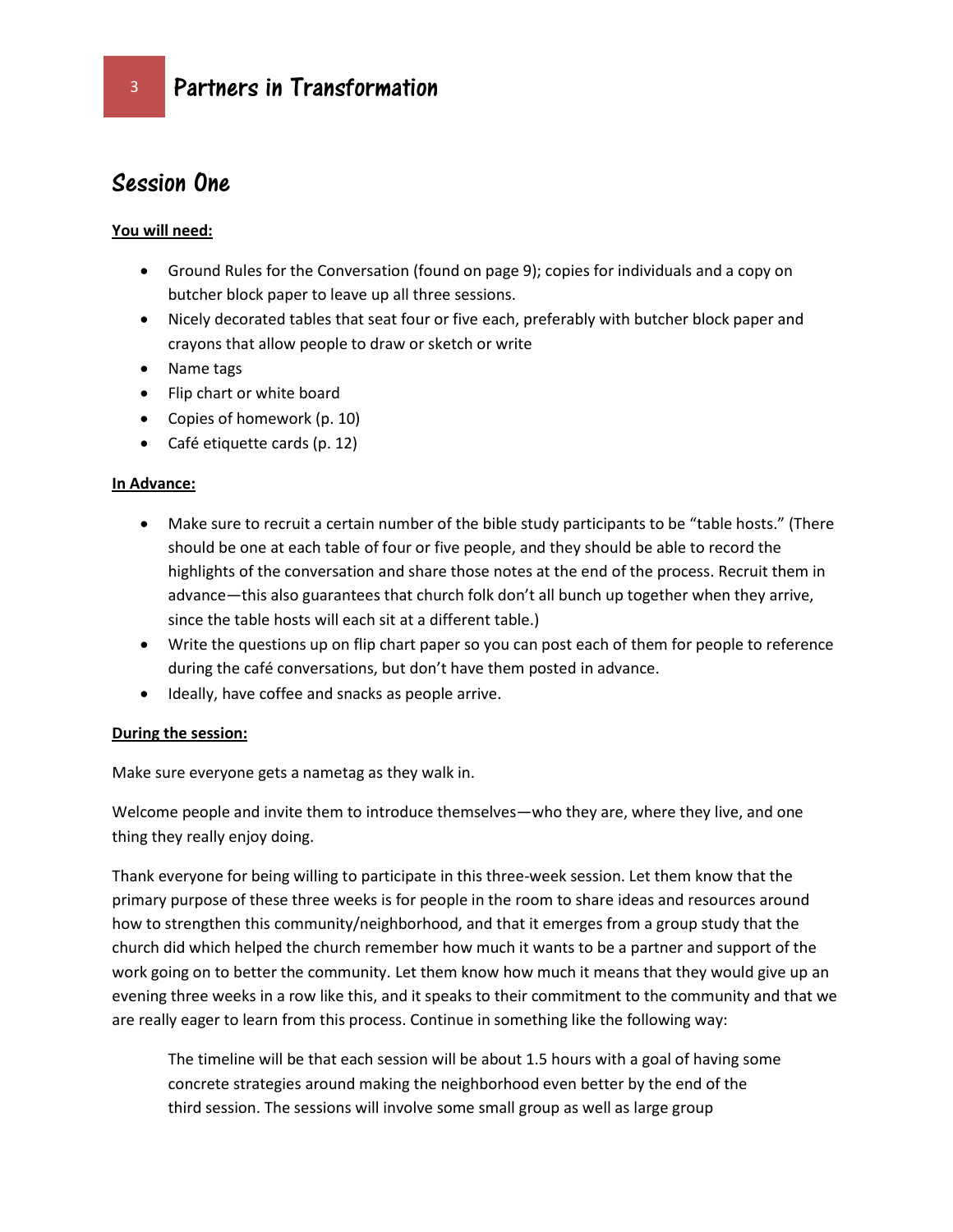<sup>4</sup> Partners in Transformation

conversation, and even a little bit of homework! To make sure that everyone has a positive experience in the conversations and leaves knowing that they are appreciated, we'd like to offer some basic guidelines for all three of our conversations.

Hand out and read through the Ground Rules for Group Process and ask if anyone has questions, if anyone has major disagreements or additions, and make sure that (once the document has been adjusted to meet the group's needs) the whole group agrees to use these rules.

Let them know the first session today is going to be using something called "The World Café" model, where there will be a series of questions in small groups, with the small group changing each time. Share with them the "café etiquette." Let them know that before starting that process, we're going to try a "practice round:"

Since the whole series is about our neighborhood, we want to get clear on what this neighborhood is. So in the small group you're in right now, take a moment to discuss the following, and then we'll come to a consensus as a large group: **What are the parameters of this particular neighborhood/community?** The process will be this:

The table host will invite someone to share for one or two minutes. That person will share without interruption or discussion, just being listened to. Then that person will invite the next person to share in the same way. This is called "mutual invitation." When everyone has shared, lift up what you heard in other people's definitions that you think are important, and then start moving towards a *shared definition* of what creates the geographic or cultural boundaries of this community (or the "neighborhood" created by the focus of this group of people—arts, justice, or …). After 15 minutes, report back to the larger group and we'll try to create a working definition for all of us for the next three weeks. Again, this isn't a forever definition, but just the one we'll use for the next three weeks, so it doesn't have to be perfect.

After 6-8 minutes, let the small groups know they should be beginning to look for common phrases or ideas and beginning to create a shared definition of what constitutes this neighborhood. After another 5 or so, ask if any group would like to share their definitions. Write up key words or phrases on the flip chart and ask people where they see commonalities, where they see ideas they hadn't thought of before that might be an important definition of the neighborhood, and whether they see a definition of the neighborhood emerging. Write up a definition that includes some of the major themes from the small group and ask if we can work with this definition for the next three weeks, even if it's not perfect.

After this process, invite everyone except the table hosts to move, and to try to sit with different people than they sat with in the first group.

Now begins the café: There will be three specific questions that move us towards our main goal of partnering in making our neighborhood stronger. We invite you to start with the same "mutual invitation" process and then simply open up to discussion after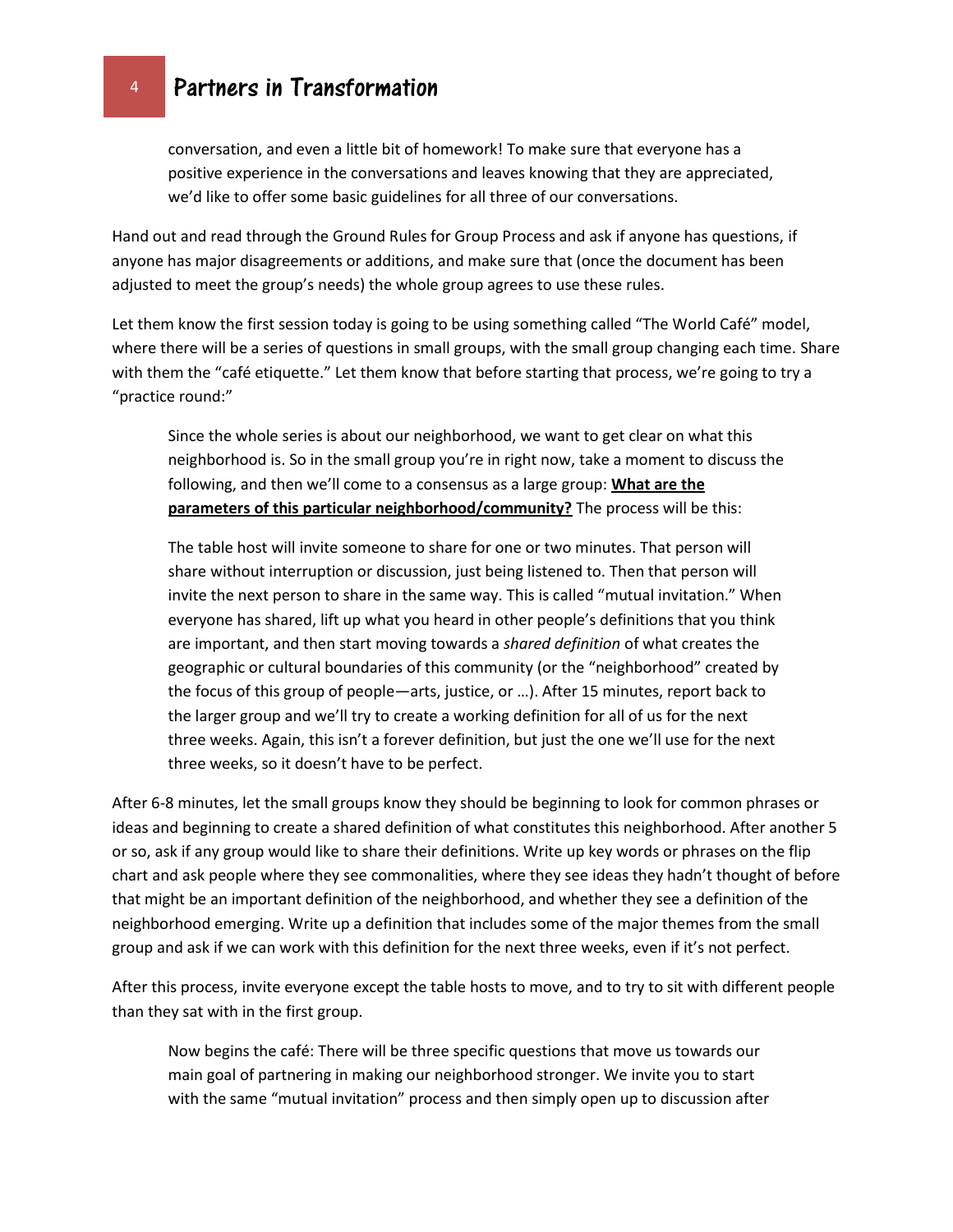everyone has had the opportunity to share once. After each major question has been answered, you'll change groups, with the table host staying at the same table to record the notes from the conversation.

Let them know they are welcome to draw and sketch and write on the tables if that helps their creative process. Give them 10 minutes for each question before they rotate to their next group to address the next group. When they rotate, give them 3-4 minutes to share what came up in their previous group before answering the next question.

- 1. What was a specific time you had a really positive experience in this community? (How did it feel, who was involved, what was your role?)
- 2. What was a negative experience you had in this community? (How did it feel, who was involved, what was your role?)
- 3. What can you imagine happening that would help us have more positive and fewer negative experiences in this community?
	- a. What would it look like?
	- b. Who would be involved?
	- c. What would your role be?

Ask the group what emerged from their conversations—share in the large group. Ask if there's anything that people are hoping we'll revisit in future sessions so that we can think about it concretely. *[CREATE A PARKING LOT—a list of issues that can be revisited in future weeks, written on the white board or a separate sheet of flip chart paper so the group can reference it at any point.]*

Next week we'll be talking about what's already happening in the neighborhood. The reason each of you is in the room is that you have important understandings of and involvement in the neighborhood, and we really want to make the best use of it, so what I'm about to ask is a particular gift you're offering to our church as we learn how to be better partners with you. So everyone in this room has a little homework: Each individual will share a 3-5 minute presentation based on some specific questions. The last question might be a hard one to answer, and we'll make sure someone from this church is designated to answer the same questions next week so that everyone has the same information.

# *[HANDOUT SHEET FOR HOMEWORK—page 13]*

Ask if anyone has specific closing comments they'd like to make. Thank everyone again for allowing this session to be a little bit of a "get to know you" session so that the whole group can really roll up their sleeves and do some good work in the next couple of sessions.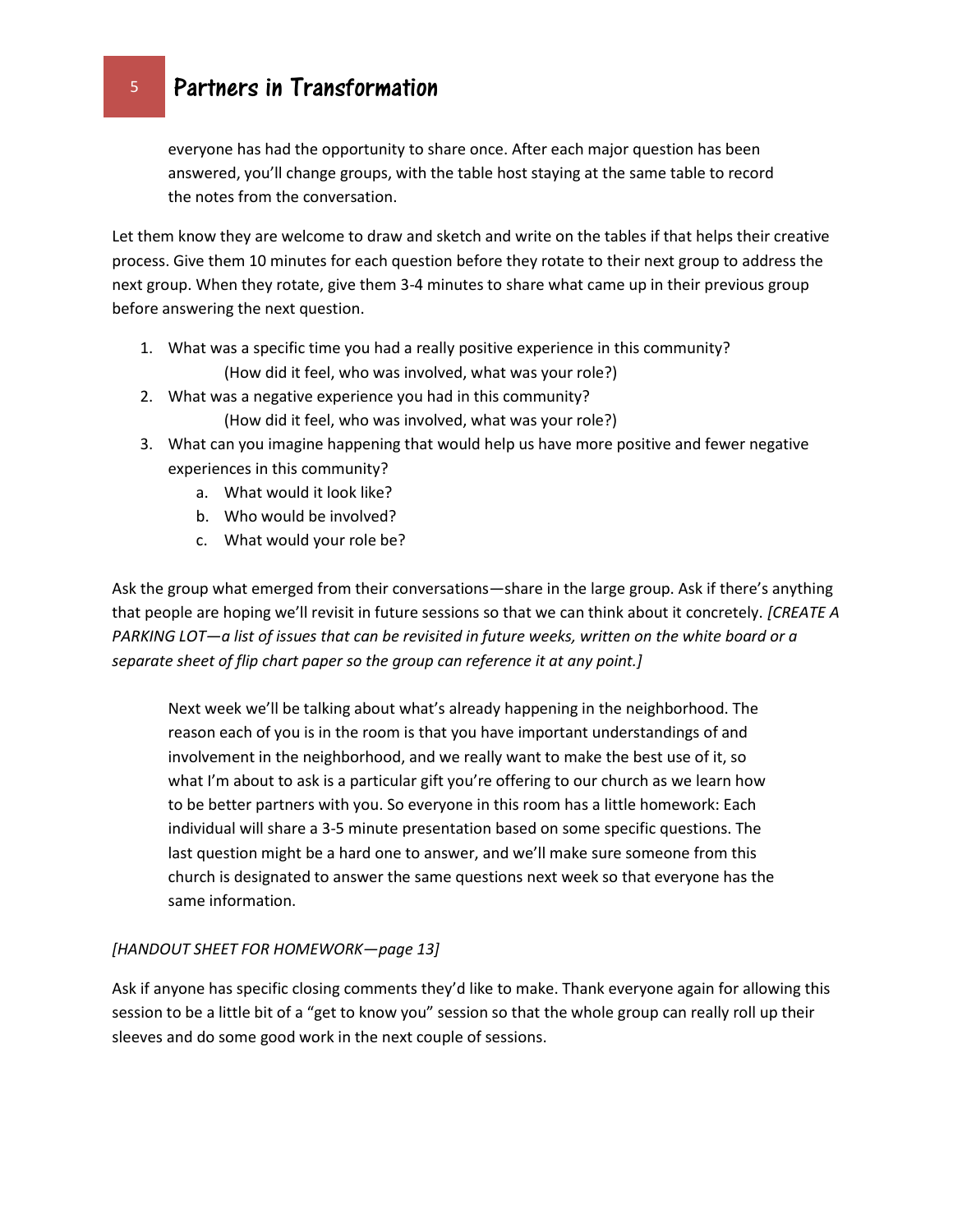# Session Two

#### **In advance:**

- Make sure the church members know that ONE of them should do the homework for this week specifically about the church; others should do the homework about a group they're involved with in the community.
- See if someone is willing to be in charge of coffee and snacks in advance.
- IF YOU HAVE TIME, read "<http://www.theworldcafe.com/articles/cafetogo.pdf>" which will help you create an even more rich World Café experience. (What we provided is very simplified but leaves out some very rich elements such as "harvesting" and using a graphic recorder to help express the group's ideas.) You can also give the "I'm a table host; what do I do?" page to your table hosts.

#### **You will need**:

- Markers (black, red, blue, green)
- Large pieces of paper
- Name tags
- Big sheet of paper with "Ground Rules for Group Process" from last week
- Sheet of paper with group's definition of this neighborhood from last week
- Pieces of paper and writing utensils for group
- Copies of homework (pp. 14-15)

#### **During the session**

Tape up a large piece of white paper

Go over the Ground Rules for Group Process again

Revisit definition of neighborhood from last week as a reminder

Take a few minutes to have them pair up with someone they don't know and share their name, how long they've lived in the neighborhood and their favorite neighborhood place to eat. Then have them introduce their partner to the group.

Let people know during the first half people will present, and during the second half we'll have a large group activity/conversation.

Suggest that each person be allowed to present without questions, and once everyone has presented, the floor is open for anyone to ask anyone else follow-up questions. Encourage people to write down their questions during presentations so they don't forget them. After the presentations and follow-up questions, ask if people noticed possible partnering opportunities, shared missions, or shared priorities among the groups represented. Make sure the conversation winds down by the 45-minute mark.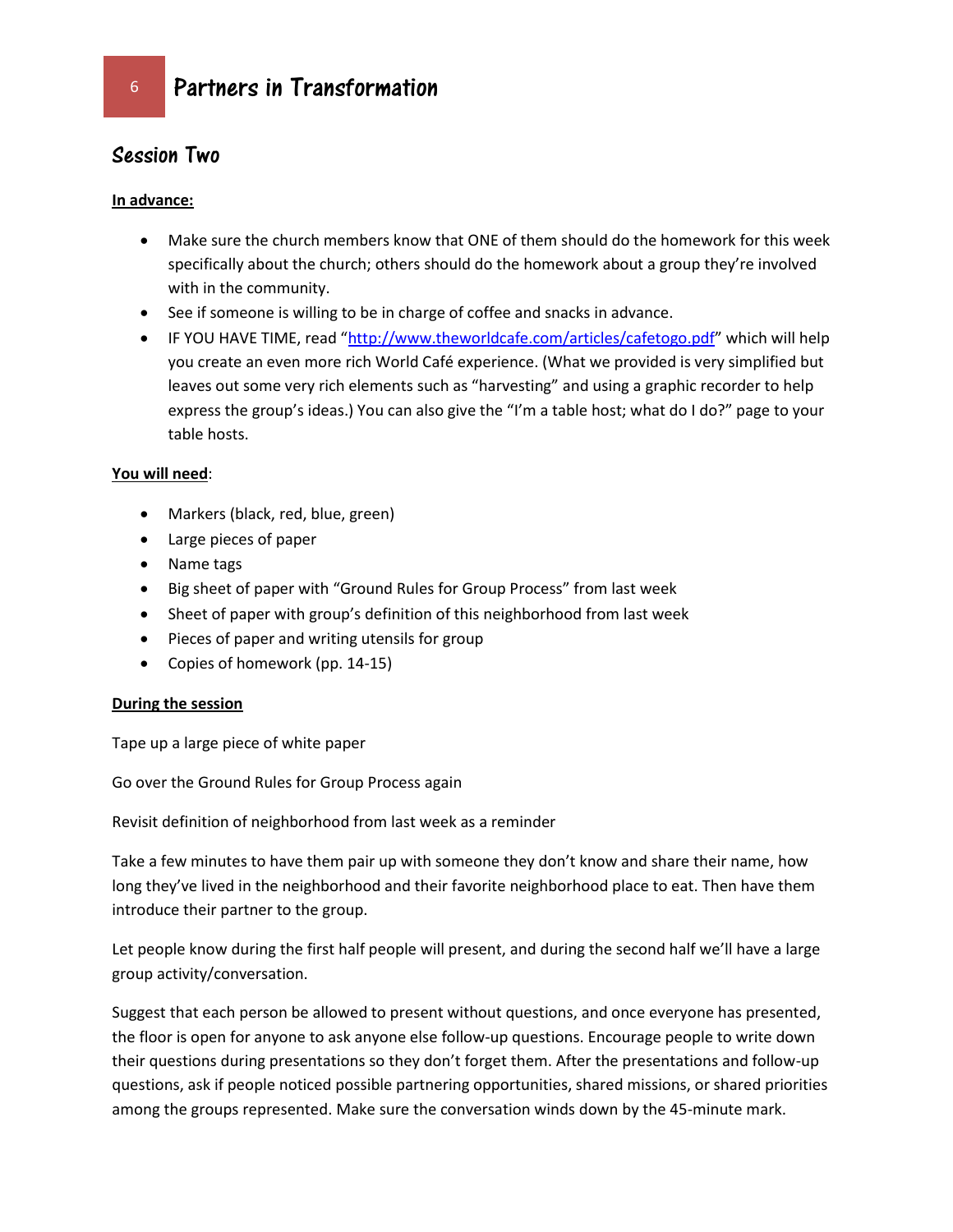Group activity (second half of time)

- Ask someone to come up and draw a street map of the neighborhood as your group has defined it, using a black marker. Ask people to come up and draw their organization on the map in red.
- Brainstorm together (and place on the map) other possible partners in the neighborhood (draw them in blue.) (Businesses, organizations, houses of worship, clubs, anything.)
- Draw potential problem areas in the neighborhood—areas in need of additional help or services (draw in green). (poorly lit areas, liquor stores, areas known for drugs, etc.)
- Conclude with homework assignment/ overview of next session.: OBSERVE AND NOTICE-who else (organizations) is in the neighborhood, and what needs do you see? Take home sheets and write down others that need to go up on the map next week. (page \_\_\_) Give people a few moments to start sketching the things we already included in our map tonight before they depart.

Before departing, see if anyone has a final comment, something they want to make sure we address next week (add to the parking lot), or anything we talked about this week that resolves a "parking lot issue" already on the list.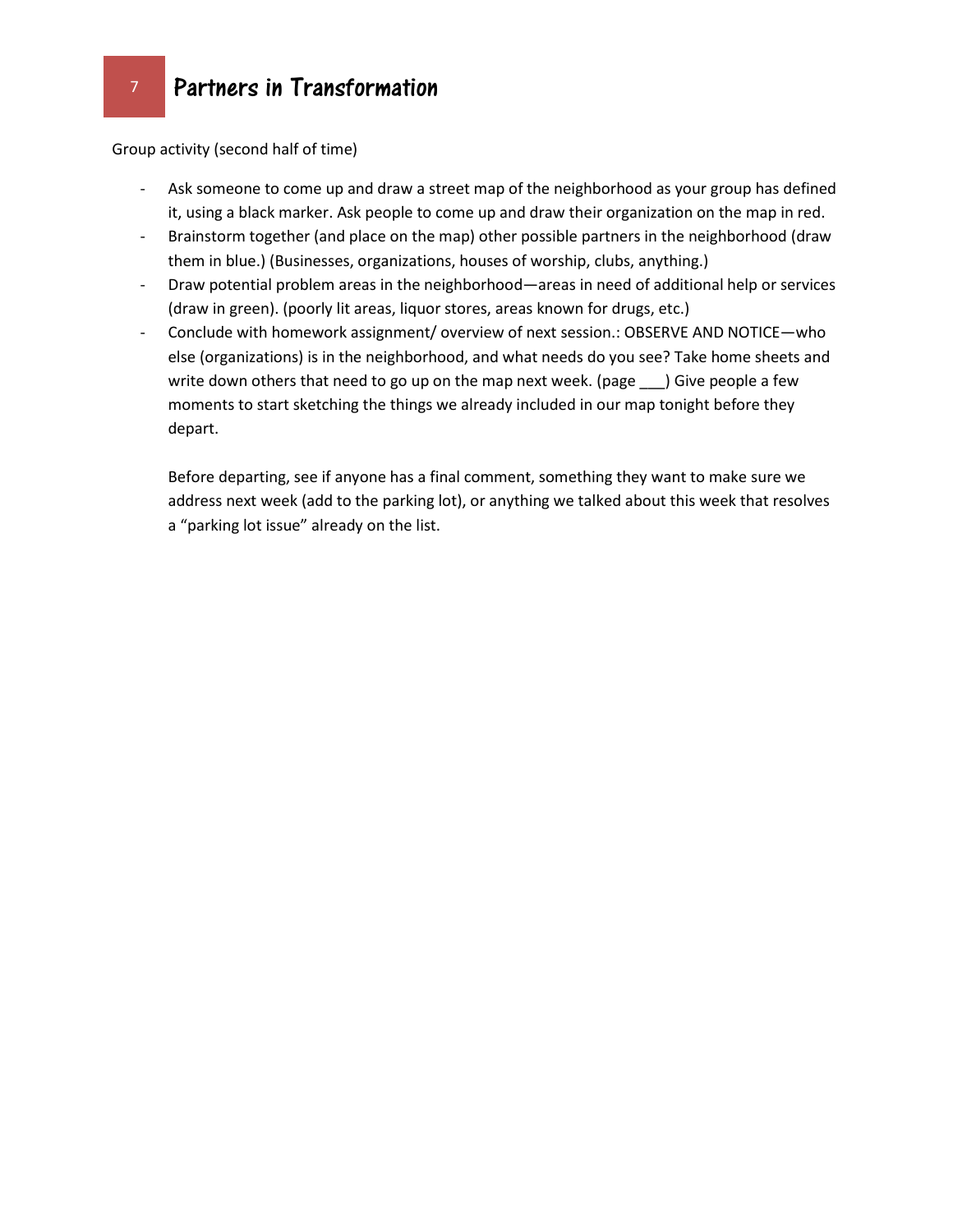# Session Three

#### **In Advance:**

Set up the room for World Café again (tables, candles, flowers, tablecloths with butcherblock paper and crayons so people can draw)

Make sure to choose good table hosts again—this time, consider using community members as well as congregants if that feels appropriate.

Put up the map from last week, plus markers.

Put up the ground rules for group process.

#### **During the session**

Welcome people, and ask them to cluster by their favorite kind of music—was it written before 1950? Between 1950 and 1970? 1970-1990? 1990-today? Let those groups introduce themselves to each other and name their favorite song, composer or band. Then ask them to share something they know about the community (whether they learned it over these few sessions or elsewhere) that is "music to their ears."

As people sit back in their seats, turn to the map and ask if people had additions they wanted to make based on their homework. (Use the same color coding: potential partners in blue, problem areas in green.) Give them a moment to absorb the information on the map and ask if they notice any patterns in organizations or problems, and if they have any brief thoughts about that before moving on.

Let them know this week will use some of the same World Café principles from week one, but going a little deeper. Remind them to draw as they talk if that helps them brainstorm. Remind them they'll deal with one question with this group and then move to another group for the next question and so on, with the table host staying at the table and recording key points each time. When they move tables, they'll start by briefly sharing key points from their last group's conversation before starting their new question.

Have the group discuss one of these questions for 15-20 minutes with each group:

- What could you imagine happening in this community that would really inspire you? Who would be involved? What would your role be? (Has this answer changed over these three sessions?)
- What's the most positive change that's happened in this neighborhood that you know of? What's the most positive change you think could happen now? Who do you hope will be involved with it?
- What do you hope will emerge from this group of people and organizations that can help create the inspiring visions we discussed in the last two questions? Who else could be involved that is not in the room?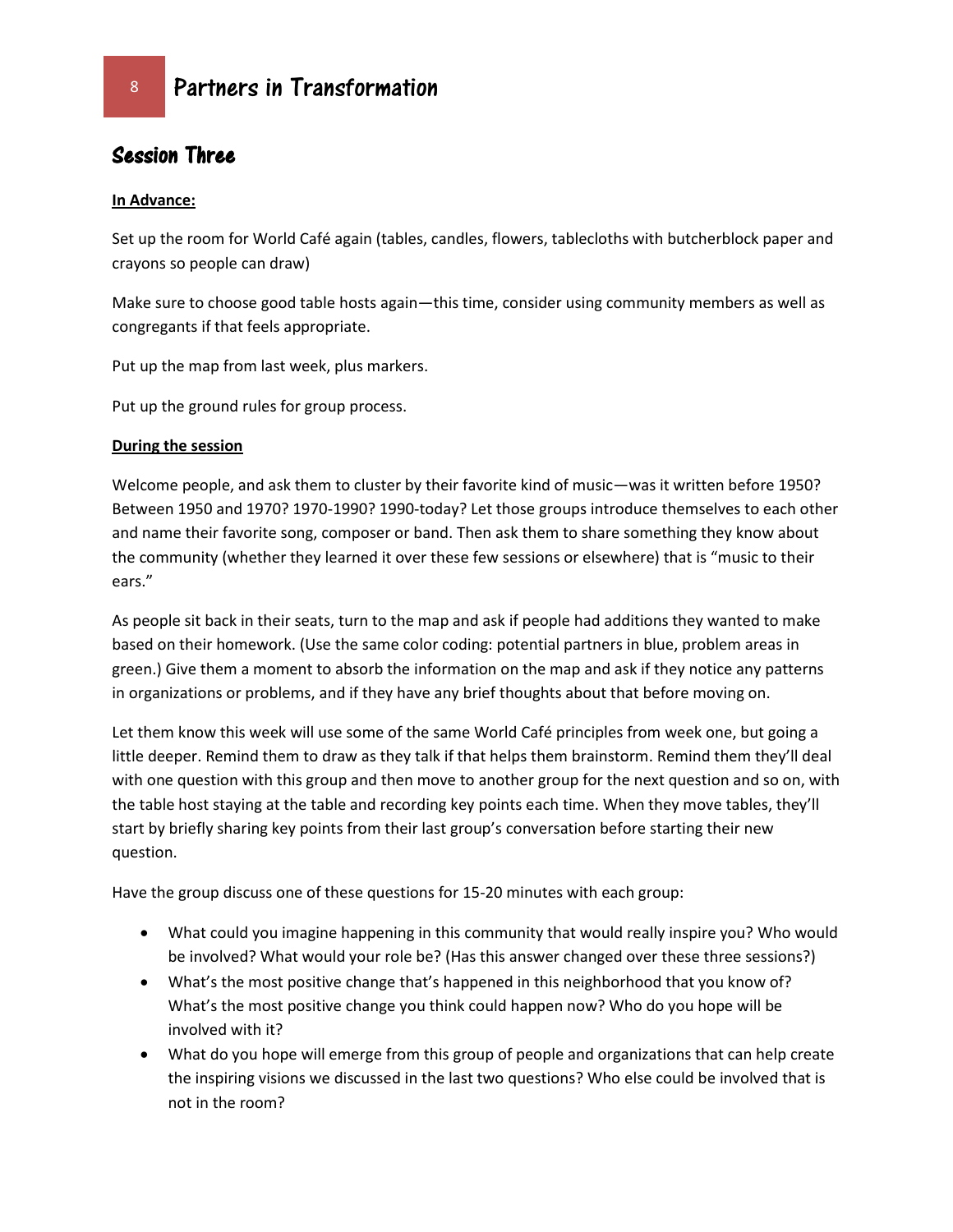<sup>9</sup> Partners in Transformation

When the group comes back together, ask them to talk about themes they noticed emerged as they went from table to table. Ask if there were any big visions that a large number of them got excited about. Do an old-fashioned brainstorming process to see what people would like to do collectively. Make sure to get names of people who are willing and eager to be a part of creating it so you can follow up. Let them know the church group will be meeting to reflect on what has emerged and how the church can become more engaged in partnering with them and engaging the community as good neighbors. Ask what timeline the group would like to follow around the ideas that have emerged, and if possible, task a few people with coming together to make sure that timeline is honored.

Thank everyone again for their participation, ask what they got out of it, and ask if they have any final words of advice or support for this congregation as it continues to learn about partnering in the community. Send them off with words of thanks.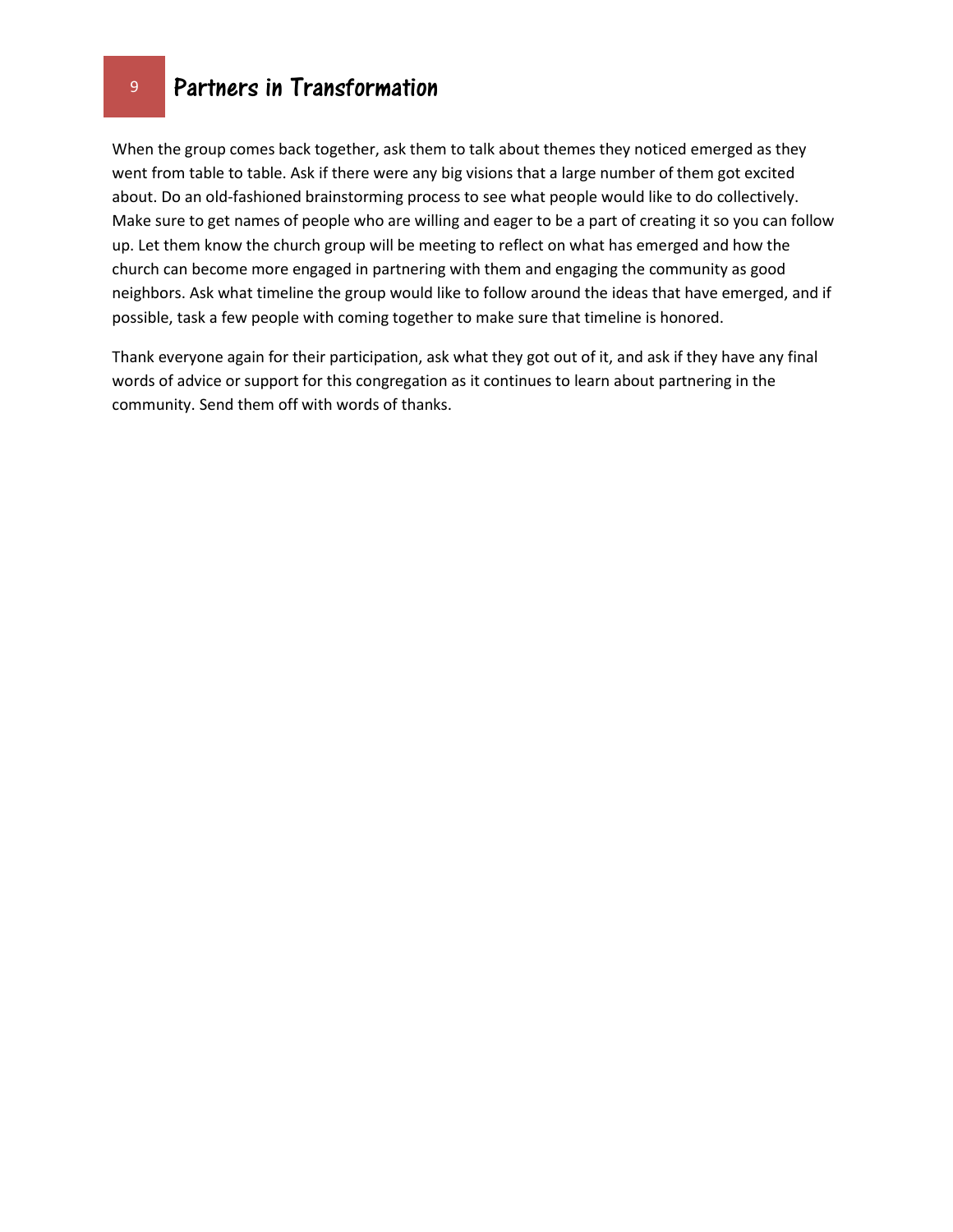# Who Is My Neighbor / Partners in Transformation

# Wrap Up Session

After three weeks of meeting with neighborhood people, this is an opportunity to come back together as just the church community to celebrate and identify the learnings gleaned from the entire study. **SET UP**

- Plan a casual meal for the members of the church who have participated in the study. This could be a potluck, an organized dinner at a host home, or a few pizzas delivered to the church – whatever works best for your congregation.
- Provide a flip chart or other tool for documenting the conversation.
- Set each place with a paper placemat (this can just be a piece of copy paper) with the question: "Who is my Neighbor?" printed on it. Encourage people to doodle on their paper or use it as a conversation starter during the meal.

# **DISCUSSION**

Come together as a large group for a debriefing discussion. The facilitator should take notes on the flip chart as the group answers these questions:

- 1. What have we learned about our neighborhood through this study?
- 2. What have we learned about our church through this study?
- 3. What is God calling us to do in response to what we have learned?

Identify which of these next steps might be most appropriate for your congregation:

- Need to evaluate (or reevaluate) the vision and mission of the church o Recommended Resource: *And Still We Rise*
- Need to learn more how to engage the neighborhood
	- o Recommended Resource: Alan Roxburgh, *Moving Back into the Neighborhood [\(http://www.roxburghmissionalnet.com/index.php?option=com\\_virtuemart&page=shop](http://www.roxburghmissionalnet.com/index.php?option=com_virtuemart&page=shop.browse&category_id=19&Itemid=137&vmcchk=1&Itemid=137) [.browse&category\\_id=19&Itemid=137&vmcchk=1&Itemid=137\)](http://www.roxburghmissionalnet.com/index.php?option=com_virtuemart&page=shop.browse&category_id=19&Itemid=137&vmcchk=1&Itemid=137).*
- Need to evaluate our location and/or property usage
	- o Recommended Resource: Fresh Eyes consultation with CCNC-N regional staff and/or consultation with Church Extension staff
- Need to get back to basic spiritual practices and to seek God's path
	- o Recommended Resource: Martha Grace Reece, *Unbinding the Gospel*
- Need to take a break from thinking, studying, working
	- o Take an intentional period of Sabbath as a congregation with a clear start-back-up date
- Know we need to do something but have no idea what
	- $\circ$  Call the Region, we can help you figure out what the next chapter might be for your congregation.

After finding consensus around next steps, CLOSE with a prayer of thanksgiving and blessing.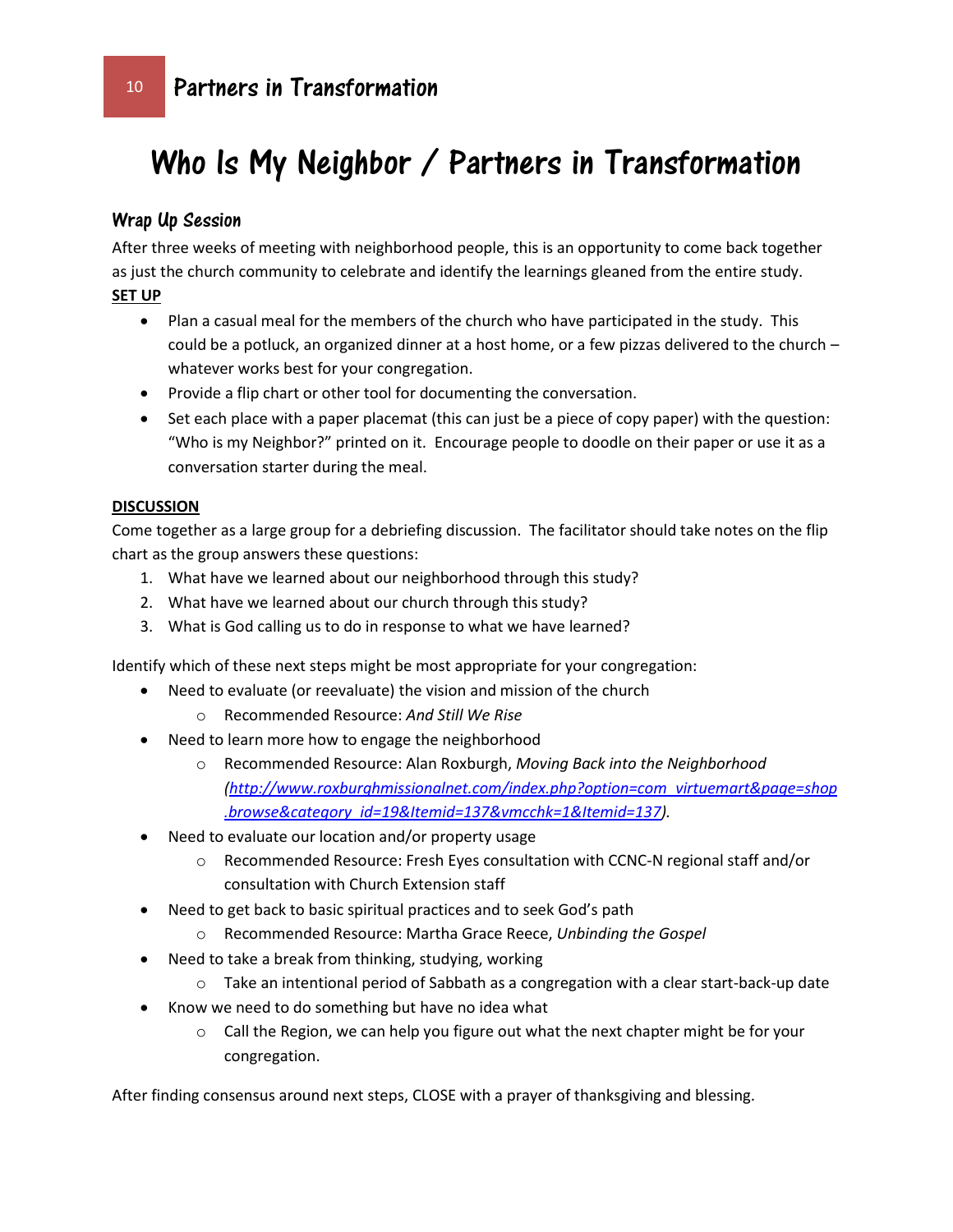# Ground Rules for the Group Process

- **1. First and foremost we commit to respecting the humanity of our conversation partners:** We begin with the assumption that everyone in this room has value and will be respected as an equal in the conversation.
- **2. Confidentiality:** What's said in the group stays in the group unless there is full agreement and permission to share a piece of information. This allows people to really share from their heart.
- **3. Respect:** Disagree without being disagreeable. Acknowledge the other person's point of view. Confirm that you heard correctly before responding. Avoid sarcasm and hurtful comments and tones of voice.
- **4. Truly Listen:** Sometimes the hardest thing to do is simply listen to a person without already thinking of what you are going to say back before they even finish. Rather than get into a "discussion," just simply receive the person's sharing and give only a response of affirmation or understanding.
- **5. Be more committed to relationship than to "winning" or being "right:**" It is hard to have true dialogue with people whose whole goal is to prove their point or win their agenda. It is best to be able to just listen and be respectful. Stay open in your sharing.
- **6. Sabotage or manipulation are not acceptable under any circumstances:** When destructive behavior is discovered, it must be named to the person (keeping in mind the above guidelines) and agreement reached to cease such behavior. Support and help should be offered as appropriate. A person who persists in this kind of behavior needs to be asked, with respect, to leave the group.
- **7. Be committed to attending each group and really "show up.**" When we are busy or stressed it is easy to physically show up, but mentally or emotionally be elsewhere. Make the commitment to not only physically make the group meetings, but to be fully present to each other while you are here.
- **8. Affirm your conversation partners!** When someone shares something that comes right from the depth of their soul and you can tell this is not easy for them to do…thank them! When someone shares something you have been thinking or feeling yourself, but have been unable to articulate…thank them! A little affirmation goes a long way in reminding us that we are fellow travelers on this journey.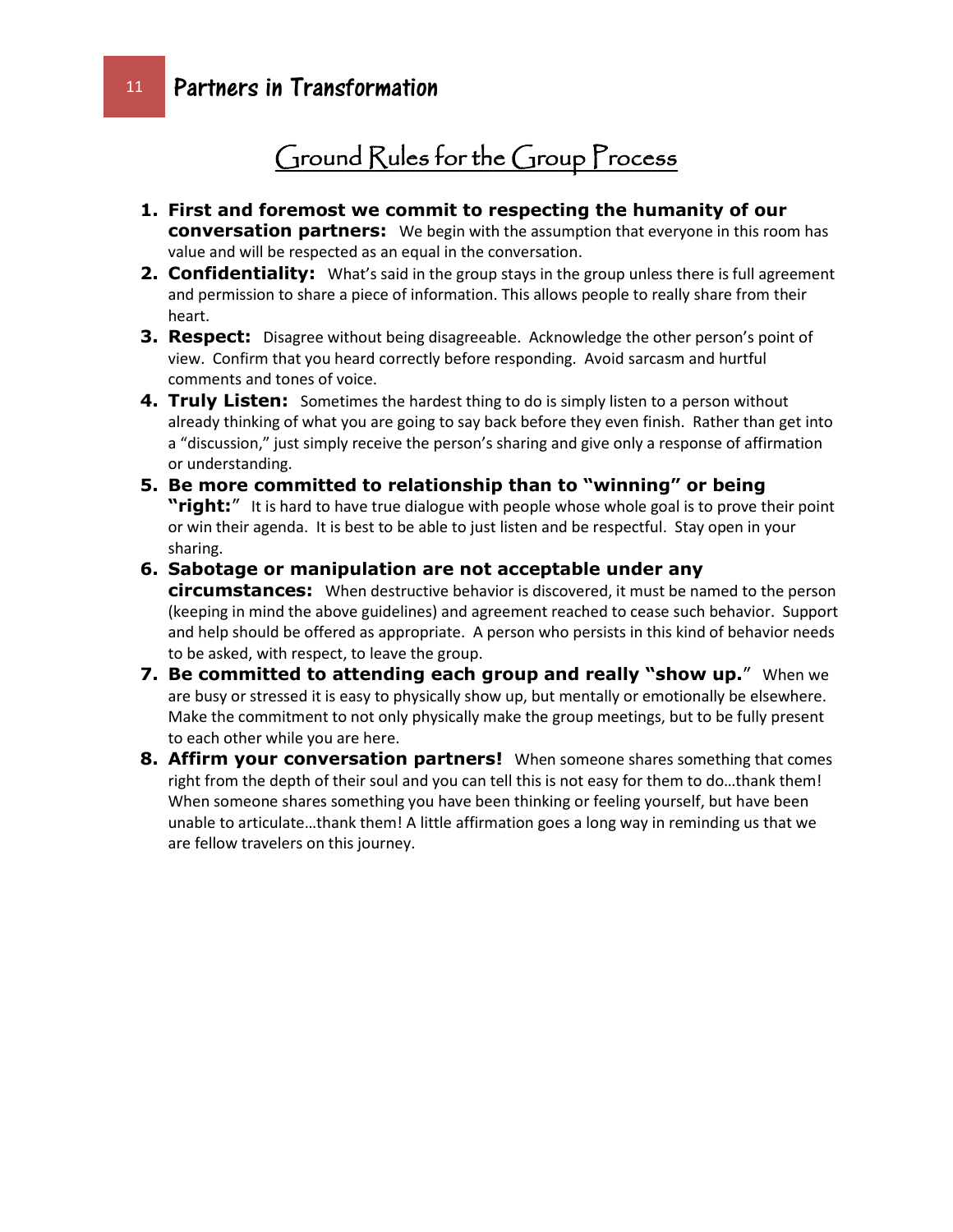

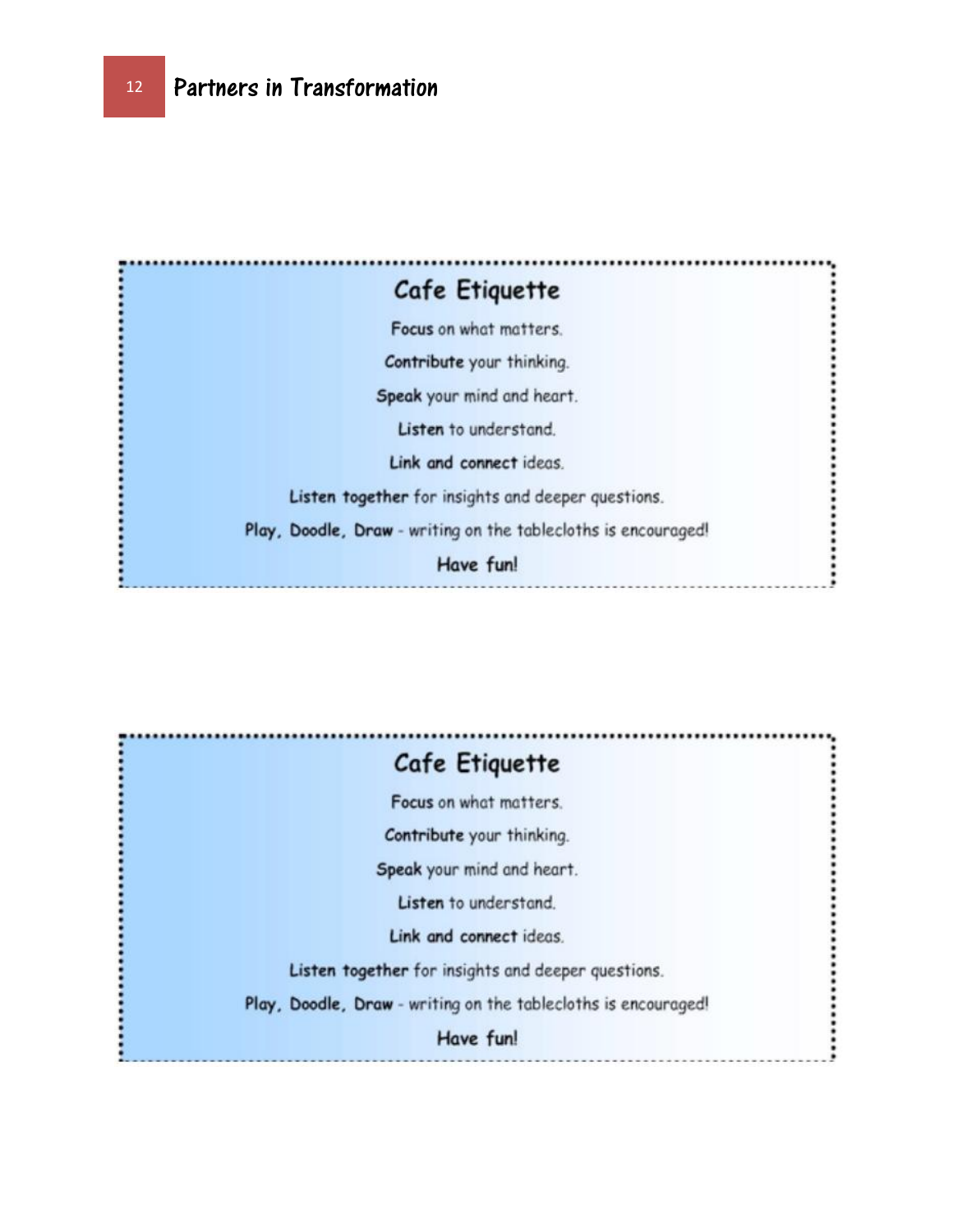# Homework from week one:

Fill in this form and share it with the group next week. Give it to the group facilitator so that s/he can make use of the information in the future.

Name of organization:

Purpose of organization:

What is the hurt your organization is trying to address or the strength your organization is trying to draw out of your neighborhood?

What is the thing you are most proud of that your organization has accomplished for or with people in this community?

What allies do you have and what allies do you need for your work?

Based on your understanding of church, how might this church be an ally?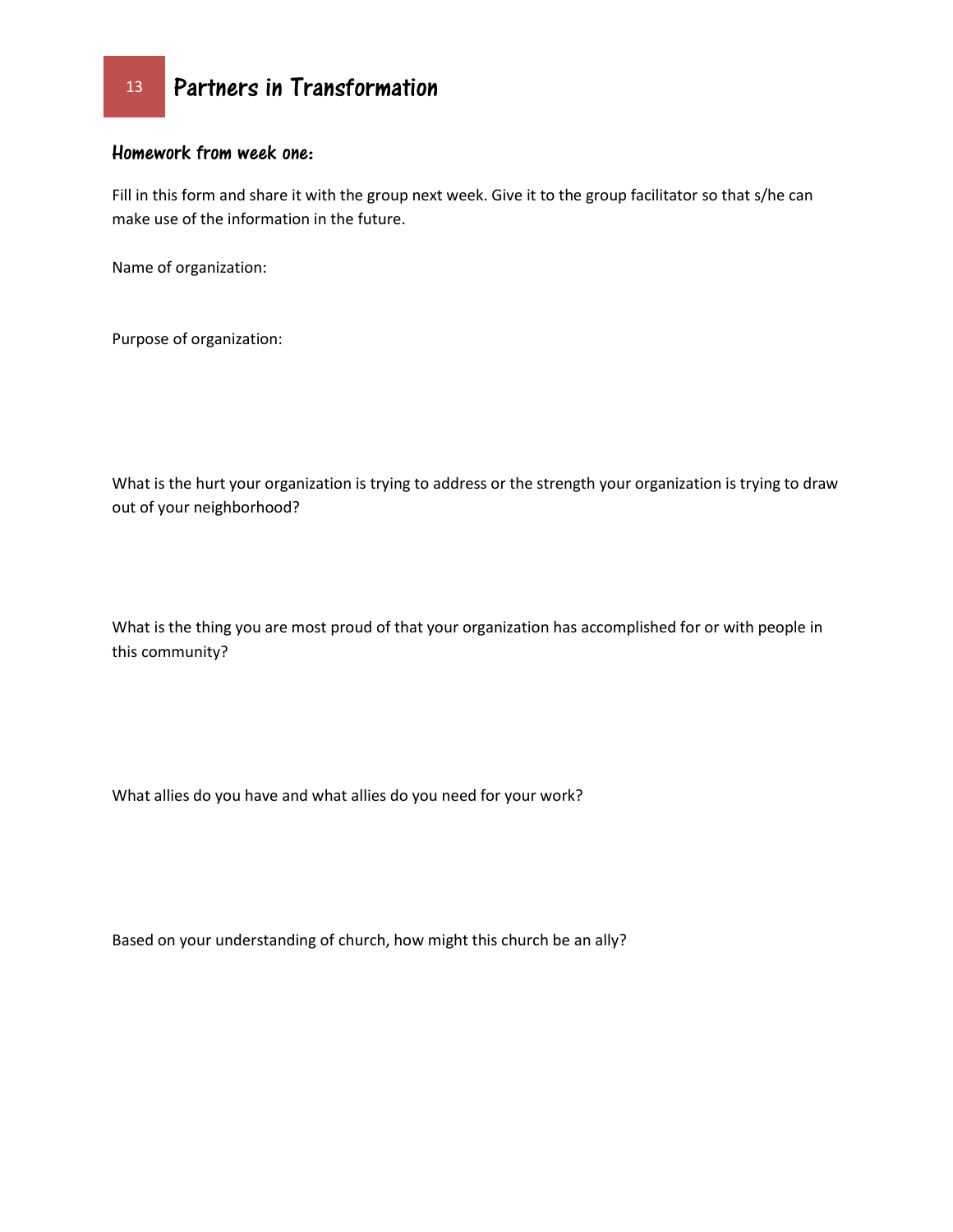<sup>14</sup> Partners in Transformation

Homework for week two: Notice and observe over the week what should be on this map.

My map of the neighborhood:

#### PARTNERS:

| 1.                |   | 11. |
|-------------------|---|-----|
| 2.                |   | 12. |
| 3.                |   | 13. |
| 4.                |   | 14. |
| 5.                |   | 15. |
| 6.                |   | 16. |
| 7.                |   | 17. |
| 8.                |   | 18. |
| 9.                |   | 19. |
| 10.               |   | 20. |
| CHALLENGES/NEEDS: |   |     |
| A                 | D |     |
| B                 | E |     |
| $\mathsf C$       | F |     |

G H I